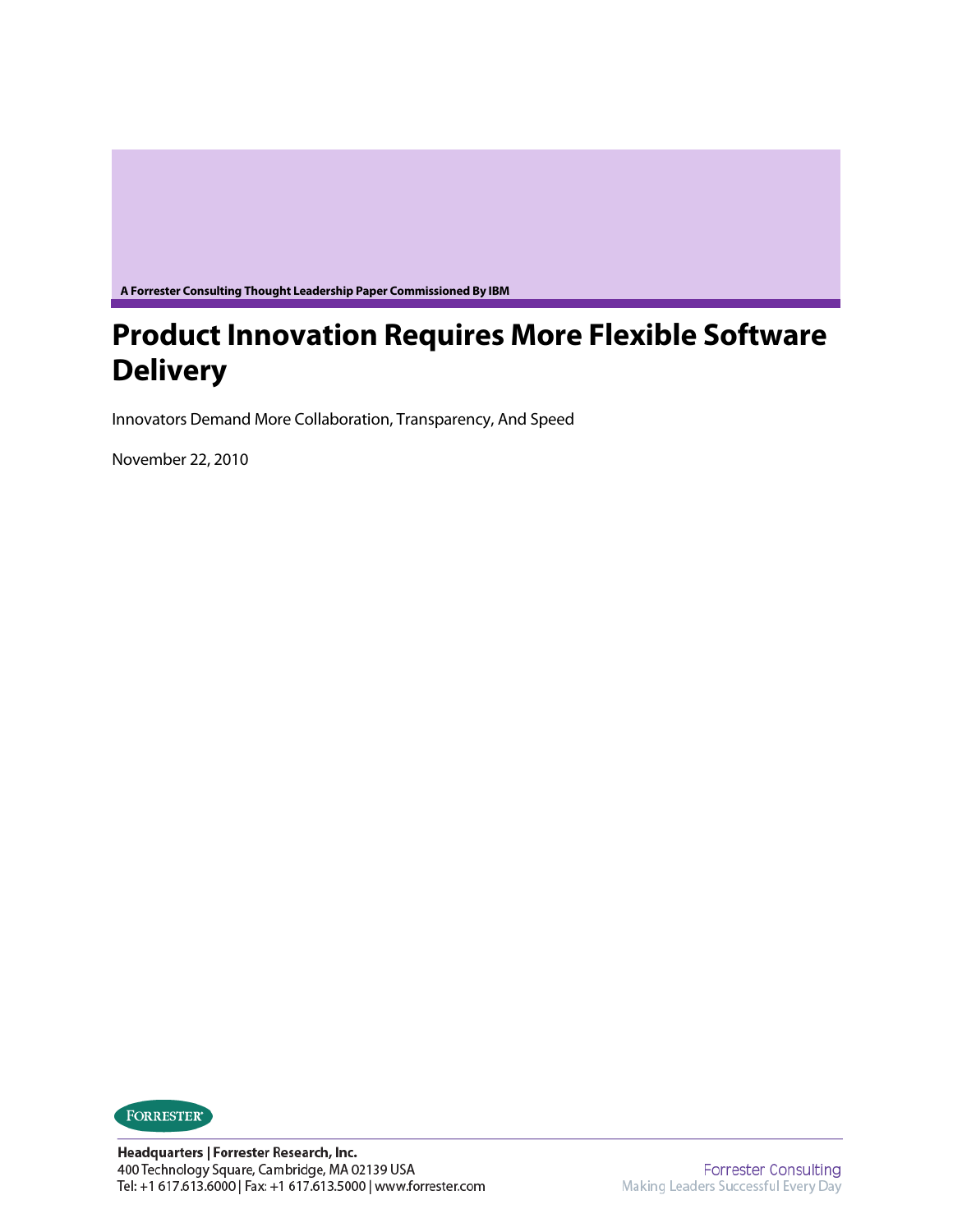## **Table Of Contents**

© 2010, Forrester Research, Inc. All rights reserved. Unauthorized reproduction is strictly prohibited. Information is based on best available resources. Opinions reflect judgment at the time and are subject to change. Forrester®, Technographics®, Forrester Wave, RoleView, TechRadar, and Total Economic Impact are trademarks of Forrester Research, Inc. All other trademarks are the property of their respective companies. For additional information, go to www.forrester.com. [1-HEGBY1]

#### **About Forrester Consulting**

Forrester Consulting provides independent and objective research-based consulting to help leaders succeed in their organizations. Ranging in scope from a short strategy session to custom projects, Forrester's Consulting services connect you directly with research analysts who apply expert insight to your specific business challenges. For more information, visit www.forrester.com/consulting.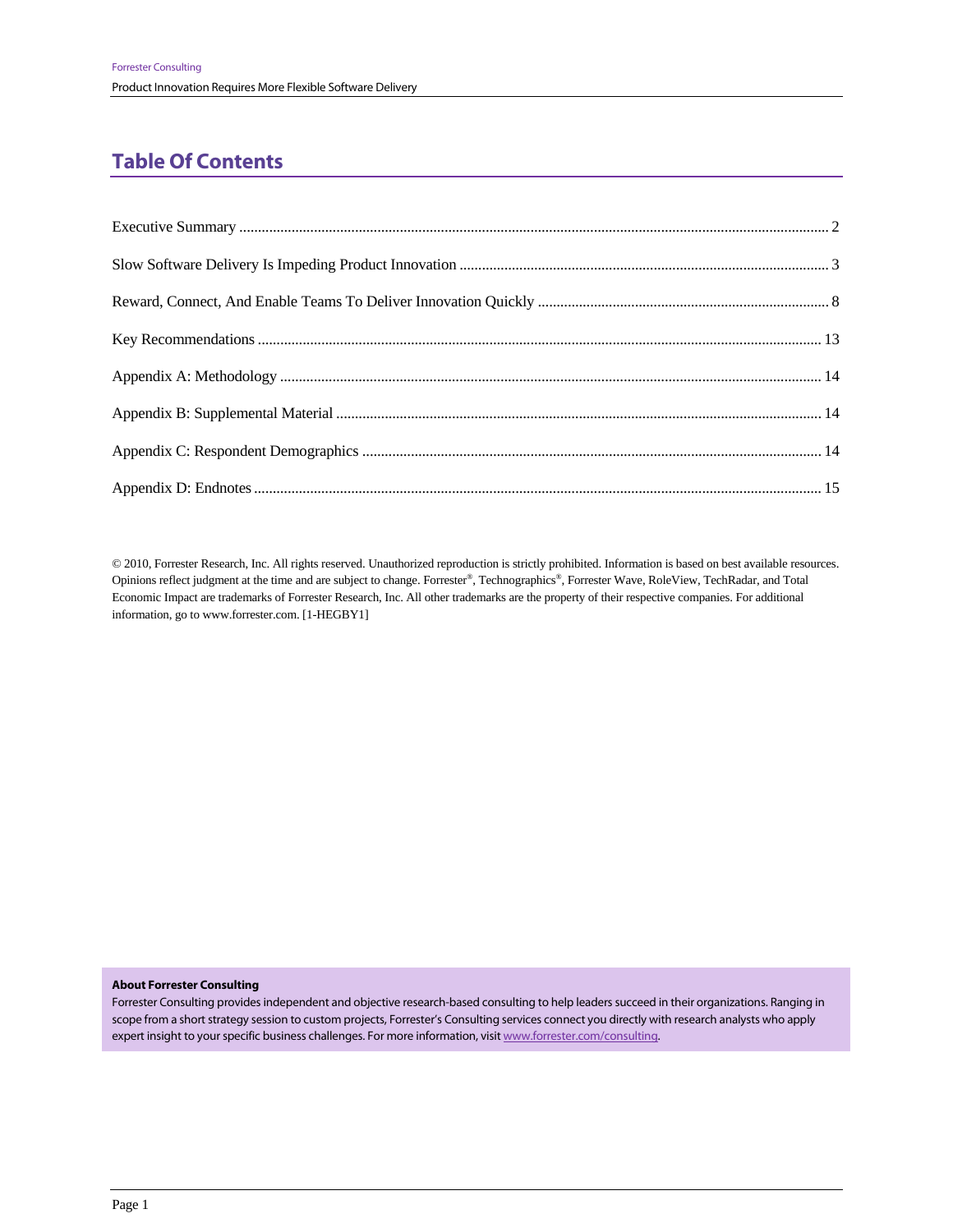## **Executive Summary**

Product development leaders are fervently seeking more innovation, and software is playing an increasingly central role

in that innovation. As the pace of product innovation increases, the need for better ways to harness and integrate software innovation in the overall product development life cycle drives product development professionals to challenge traditional approaches to software delivery.

Eighty-four percent of software development professionals surveyed ranked the role of software as important or very important in their organization's ability to deliver innovation.

In September 2010, IBM commissioned Forrester Consulting to conduct a study to better understand the increasingly important role of software innovation in product development. Forrester surveyed 106 product development professionals in the US and the UK. The organizations surveyed included enterprises with 1,000 employees or more. All those surveyed said they had responsibility for software development as part of product development, with 36% developing software for support of physical products in markets including aerospace, telecommunications, or computer systems, 36% developing software for inclusion in physical products (e.g., embedded or OEM software), and 28% developing software that runs on top of physical products, such as operating systems.

## **Key Findings**

Forrester's study yielded four key findings:

- **Customer insights are not shared with the broader product development community.** While a vast majority (93%) of development decision-makers surveyed have implemented specific initiatives to better capture the voice of their customers, only 16% of product professionals surveyed worked in organizations that shared customer insights and analytics with the broader community online.
- **Innovation demands a collaborative development environment.** Fifty-nine percent of product development professionals surveyed expect their organization to take steps toward improved innovation by better connecting development teams and enabling more collaboration.
- **Innovation demands faster software delivery.** Over half of the survey respondents wanted to speed up delivery by over 50%, with 21% wanting delivery to be at least twice as fast.
- **Along with speed, software flexibility is key to overcoming barriers to innovation.** Forrester found that the biggest roadblocks to software innovation for products were that product developers were too busy solving dayto-day problems, followed by product delivery taking too long, then by existing products being very hard to change due to old technology. The innovation mandate requires product developers not only to speed software and product delivery, but also to increase software flexibility.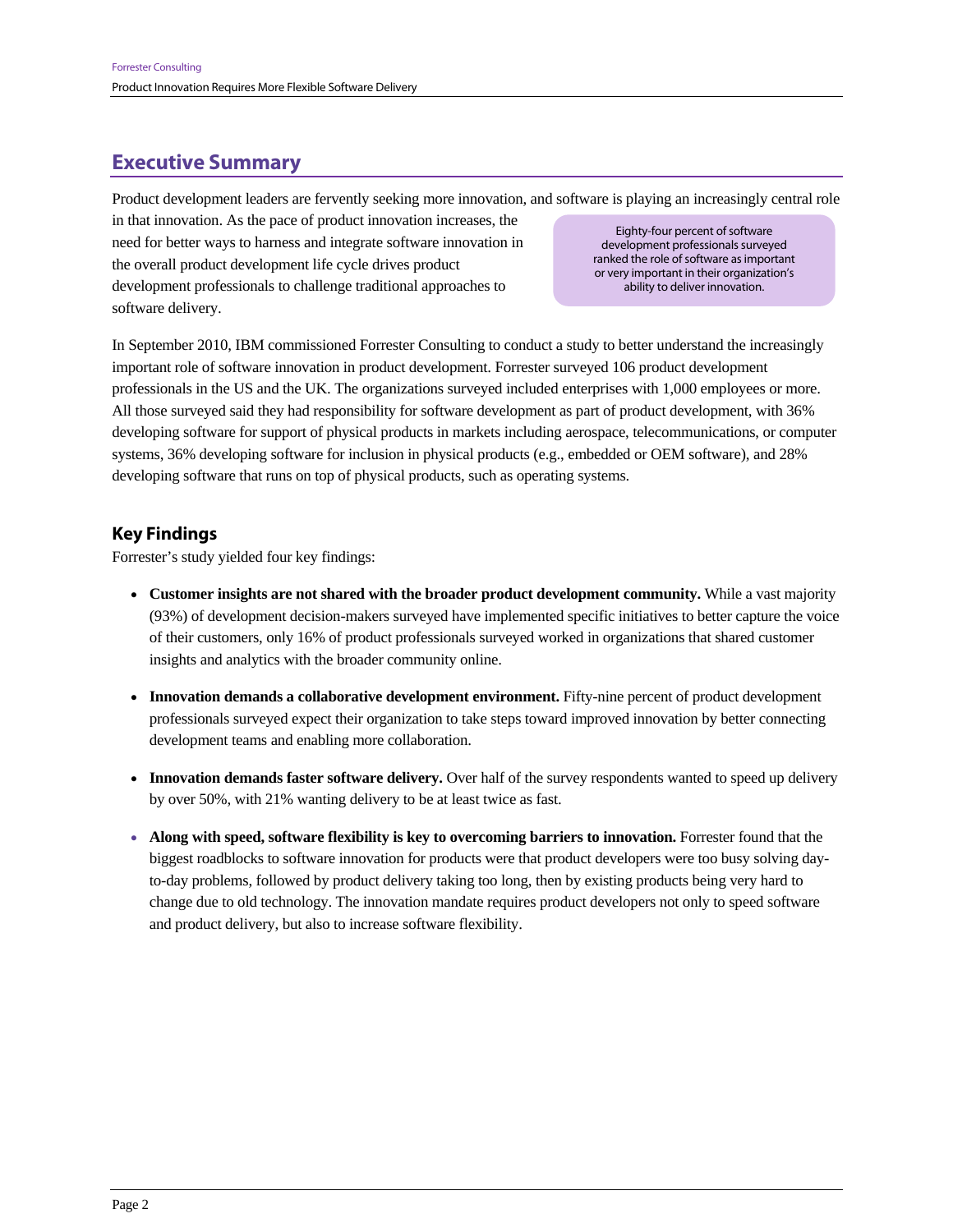## **Slow Software Delivery Is Impeding Product Innovation**

Software plays an increasingly crucial role in delivering product innovation (see Figure 1). You only have to turn on a TV to see how software is a key differentiator for TVs, autos, and even home painting. The vast majority of survey respondents spend more than 10% of their total product R&D budget on software development, with 25% spending more than half. In the past, software was not so central to the success of product companies, with most innovation being electrical or mechanical, placing the focus of many software delivery processes on planning and quality to ensure that software did not undermine important work in other areas. This led to complex development processes, limited tools, and weak connections with other groups or the end customer. Making software an effective part of innovative product development requires software delivery to be faster and more collaborative, providing rapid feedback, increased transparency, and greater flexibility.



The need for more frequent software delivery has led many product companies to apply Agile processes to software development (see Figure 2). Though a hybrid of multiple approaches is the most popular process reported by our survey respondents, Agile is the most popular single development approach. Agile requires small cross-functional teams with shared goals to deliver frequently and get increased customer feedback. Agile may not speed delivery time for the whole product, but it brings more focused delivery of key high-value features, allowing earlier customer feedback, earlier integration with hardware, and more predictable execution. Agile in isolation does not increase innovation, but when the right people with access to the right stakeholders apply Agile, innovation often results.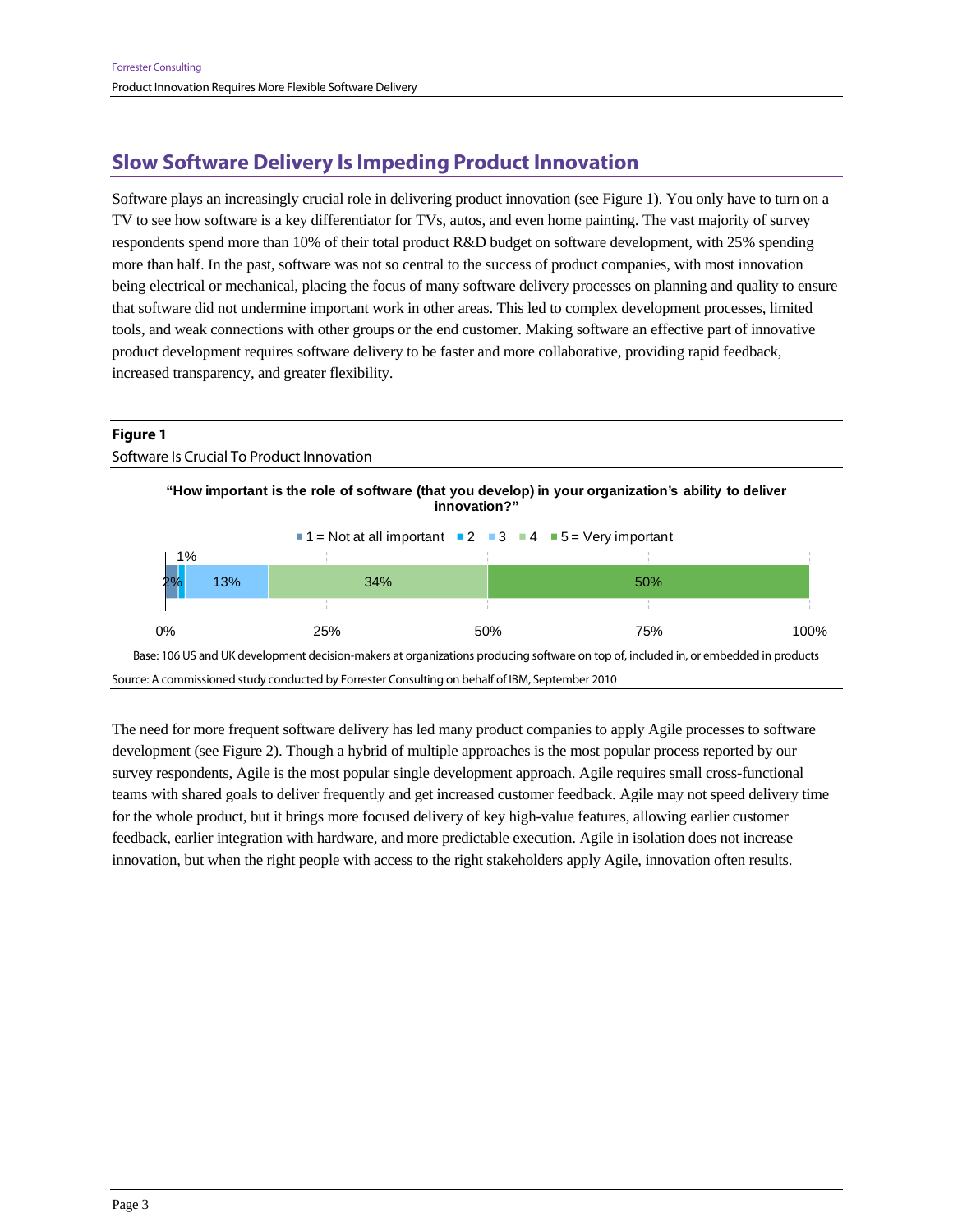

#### **Figure 2**

Agile Software Delivery Is The Most Common Single Process For Product Developers

Base: 106 US and UK development decision-makers at organizations producing software on top of, included in, or embedded in products Source: A commissioned study conducted by Forrester Consulting on behalf of IBM, September 2010

### **Processes, Product Architecture, And Resource Demands Are Slowing Software Delivery**

Fifty-four percent of respondents feel their organization needs software delivery to be at least 50% faster in order to get new ideas in front of customers, with 92% of respondents dissatisfied with the speed of software delivery. Respondents identified the main obstacles to breakthrough product innovation as being too busy with today's problems, taking too long to deliver, and finding existing products too hard to change (see Figure 3). Insufficient investment in innovation was a key factor for only 26% of respondents. Root causes of these obstacles include the following:

- **Today's processes are heavy, inflexible, and not delivery focused.** Changing technology, improving engineering practices, and shifting supply chains are often far easier than changing core funding, delivery, and quality processes. New practices and technology have led many organizations to add steps to their delivery processes. The result? Increased complexity and specialization, leading to more handoffs. Specialization of labor, though crucial for algorithmic work, inhibits the creative aspect of innovation as individual tasks provide little opportunity for out-of-the-box thinking. Process optimization can lead organizations into inflexible processes with little room for thought. Product companies continue striving to adopt Agile processes in response to this need.
- **Product teams are not effectively managing technical debt.** Technical debt is a metaphor for the long-term consequences of short-term solutions that suboptimize architecture or design.<sup>1</sup> Software becomes harder to change or improve when technical debt accumulates. Short-term fixes to meet schedule and budget constraints often lead to design tradeoffs that increase technical debt. Thirty-eight percent of respondents indicated that old and hard-to-change products are obstacles to innovation.
- **Teams are too busy with today's problems.** Fifty-five percent of respondents indicated that the biggest obstacle to delivering breakthrough innovation is that they are bogged down in the problems of today, with no time to spend on innovation. The combination of heavy role specialization, a strong focus on schedule and budget, and a project-driven approach often lead organizations away from enabling staff to deliver breakthrough innovation.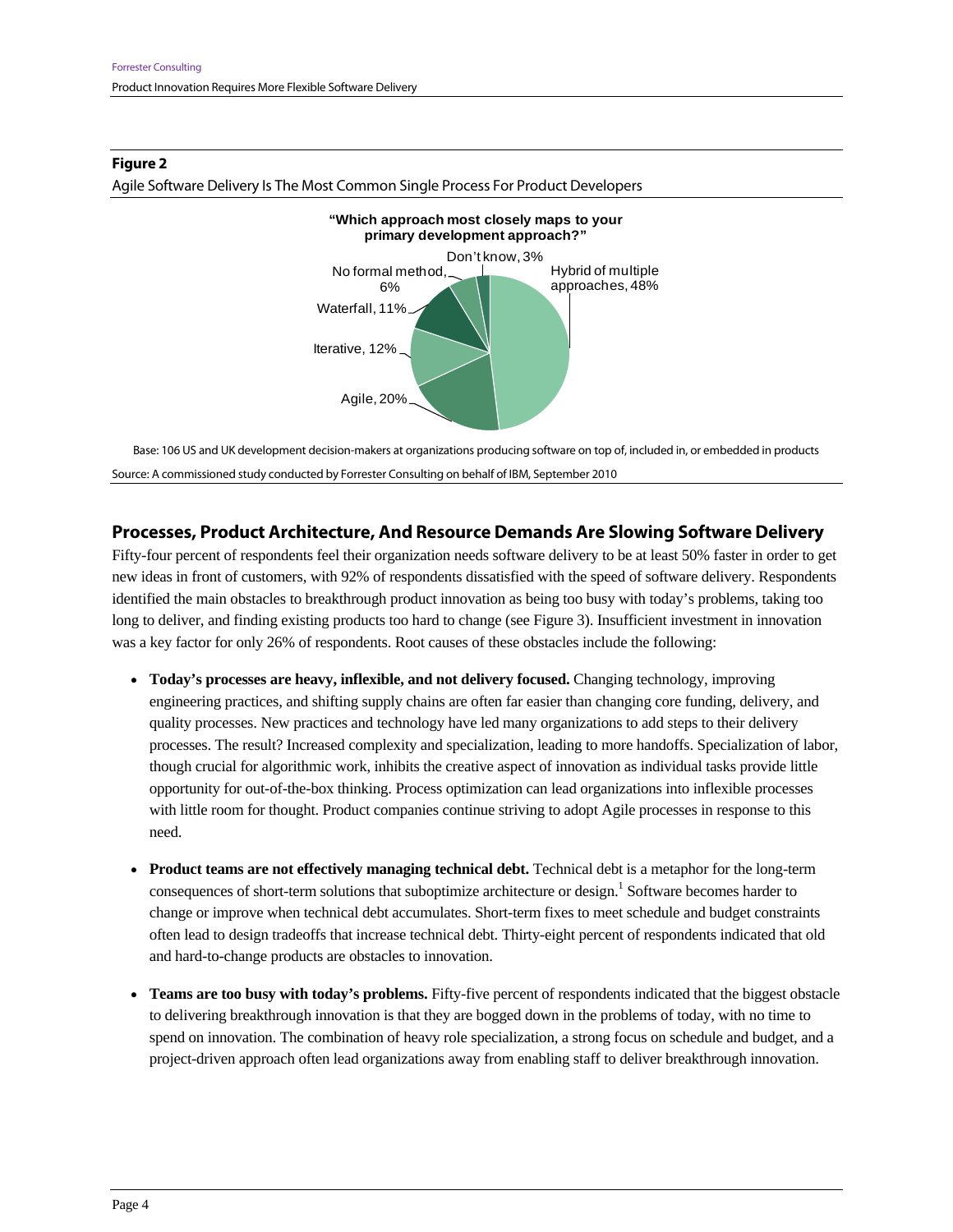#### **Figure 3**

Breakthrough Innovation Is Impeded By . . .





Base: 106 US and UK development decision-makers at organizations producing software on top of, included in, or embedded in products Source: A commissioned study conducted by Forrester Consulting on behalf of IBM, September 2010

### **Product Development Processes Do Not Have Sufficient Customer Focus**

Many product development companies have established sophisticated Voice of the Customer (VoC) programs that connect customers to product development. Sixty-six percent of respondents elicit feedback from customers in multiple channels and integrate those into a single view. But only 35% of survey respondents look to customer input frequently throughout the execution of the project. Thus, the original customer idea can easily morph into something very different from what they expected. Development teams need to connect VoC programs to the development process with more frequent and more meaningful interactions, increasing the consumer's role in innovation (see Figure 3). Techniques for improving customer collaboration include:

- **Exploiting Agile to drive more customer involvement.** By delivering software to the customer more frequently, product development companies can obtain increased customer feedback. This requires not only faster delivery, but also frequent reprioritization of software features to reflect customer feedback.
- **Integrating product management, software engineering, and the customer more closely.** Although customer intimacy is very important to delivering innovation, engineering and product management also play a critical role. Organizations have a tendency to focus on one part of this triad at the cost of the other two. In some companies engineering dominates, relegating product management to documentation and release activities. In others, existing customers dominate, with product management and engineering focusing on their wishes at the expense of future vision. A balanced organization is crucial for delivering value today while also delivering the breakthrough innovation critical for long-term success. Don't forget Henry Ford's caution that if he had focused only on what his customers wanted he would have delivered faster horse carriages!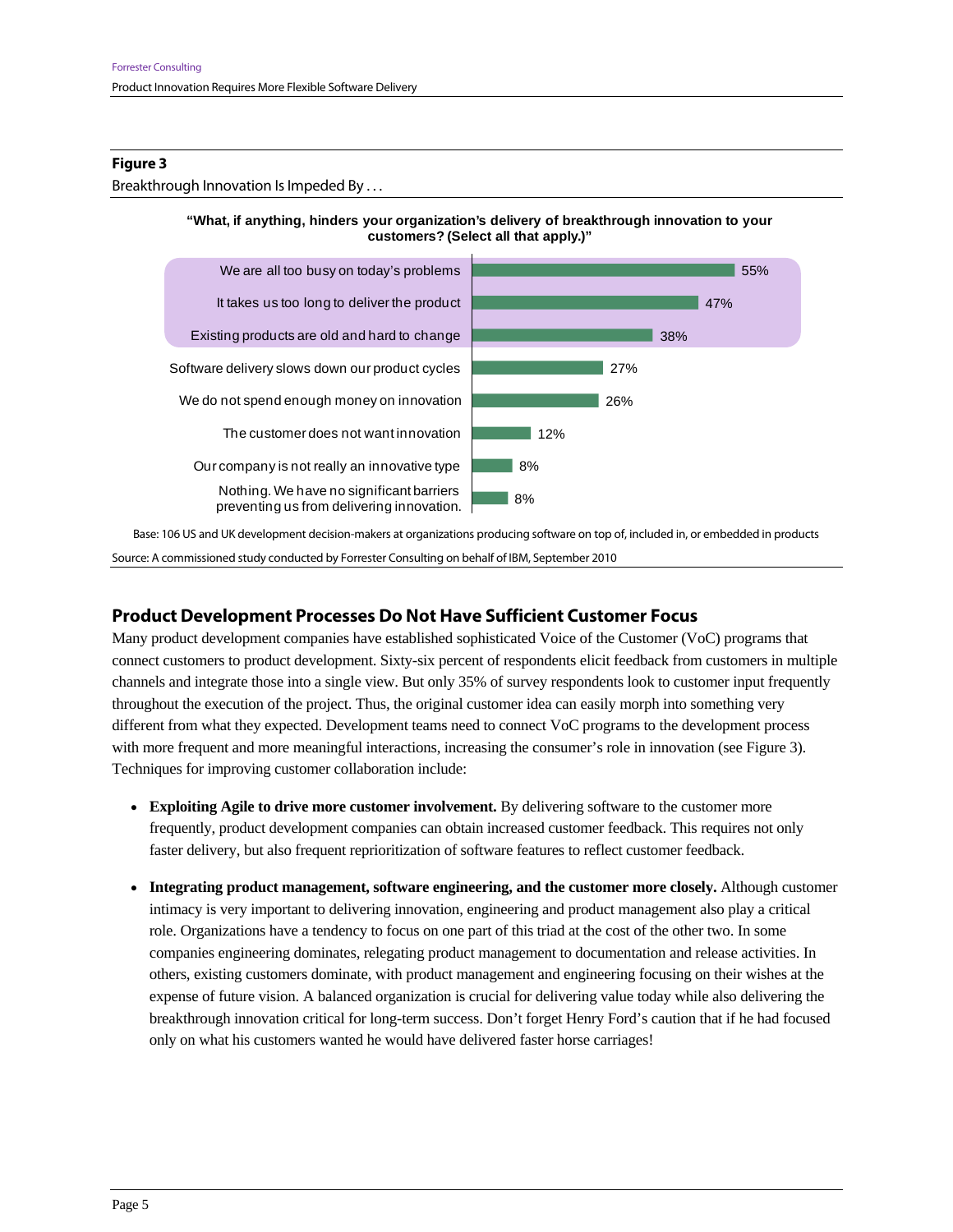• Connect software engineering more closely to the customer. Only 16% of respondents have a product delivery organization that shares customer insights and analytics in an online form with all interested parties, including software engineering. By connecting the people with the problem — the customers — with the people with the solution — software engineers — VoC programs can harness innovative ideas and reduce the time it takes engineering to understand customer problems. For example, discussion forums offer an exciting new focal point between customers, engineering, and product management. Such social media provides a great mechanism to ensure everyone is working from a common understanding.

#### **Figure 4**

Software Decision-Makers Believe Customers Should Drive Innovation

- **"From which of the following groups would you say that innovation most often originates today?"**
- **"Thinking about your ideal organization/structure, where do you believe product innovation SHOULD originate for the organization?"**



*#1 (of 3) rankings shown*

Base: 106 US and UK development decision-makers at organizations producing software on top of, included in, or embedded in products Source: A commissioned study conducted by Forrester Consulting on behalf of IBM, September 2010

### **Staff Are Not Rotated, Measured, Or Rewarded For Innovation**

Process, organization, and technology all help enable innovation, but without great people, they are of limited value. Hiring, managing, and retaining staff is crucial, but it's only a part of the equation. For long-term success, product development organizations develop people by rotating them through customer-facing roles, and they should also measure and reward people for innovation. Yet our study indicates that many product development organizations are not doing enough today:

 **Engineering and product management staffs are not rotating roles.** Many great ideas have come from viewing a problem from a different perspective. By rotating staff into different parts of the business, product teams expose those future innovators to fresh ideas. Yet 66% of our respondents rotate none or only a few product managers or engineers through multiple customer-facing roles (see Figure 5).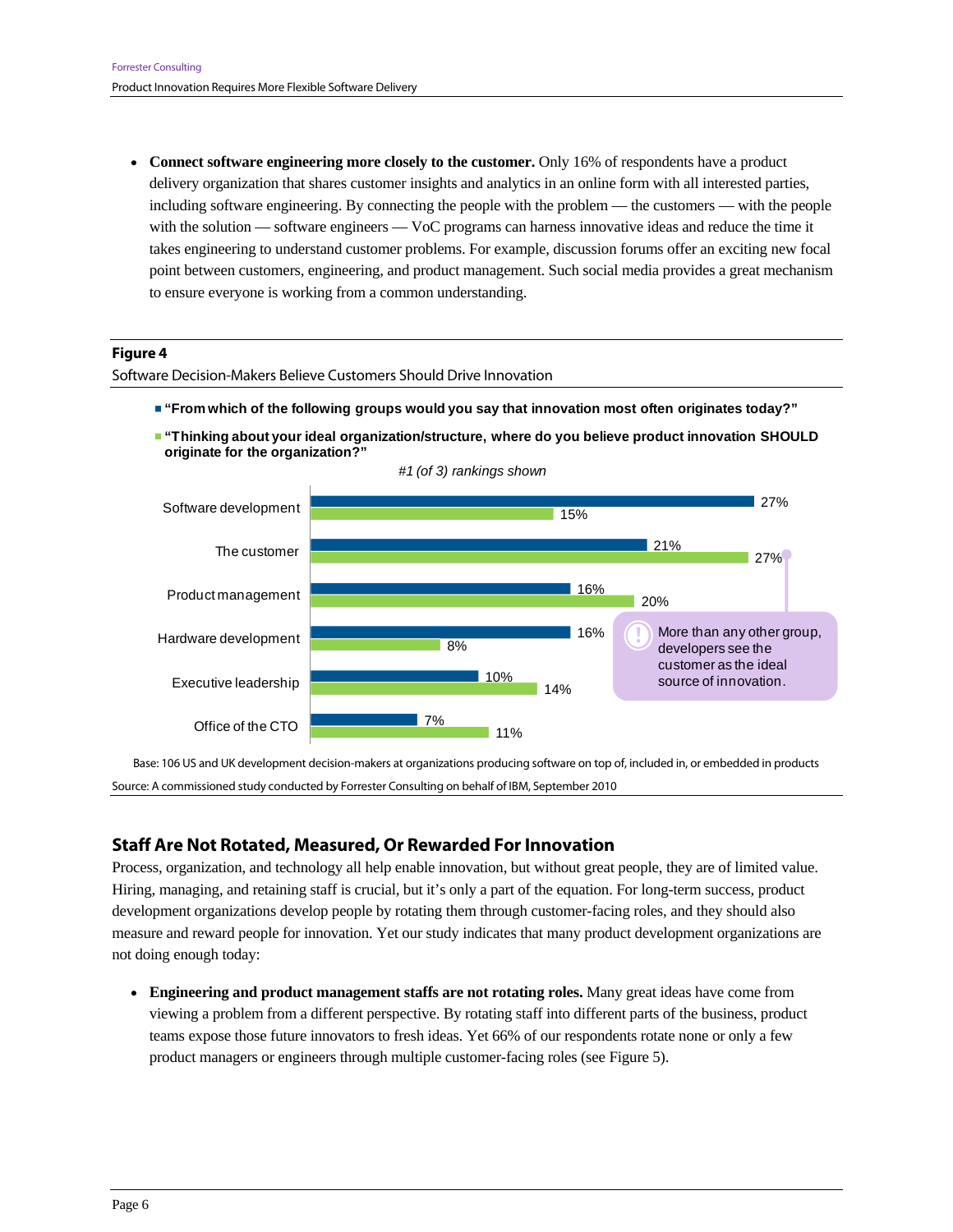- **Innovative people are not being allocated effectively.** Getting the right people with the right skills employed on the right projects is fundamental to effective product innovation. Knowing which people are most innovative is key, but these resources are often not available, so product delivery organizations must get creative in finding the right staff and using their time effectively.
- **Product teams often do not measure or reward innovation.** Forty-three percent of respondents do not measure innovation today. A further 25% do not tie any incentives to innovation (see Figure 6). If an organization does not measure innovation effectively, it is very hard for them to improve it. Once measures are in place it's possible to include innovation as a key management measurement, rewarding teams or individuals for their contribution to innovation outcomes like product revenue or market share growth. Many innovative organizations provide prizes or recognition programs for both small- and large-scale innovations. The reverse may also be true, with teams that do not deliver innovative ideas being treated accordingly by management.

### **Figure 5**  Staff Are Not Given Sufficient Rotation



Base: 106 US and UK development decision-makers at organizations producing software on top of, included in, or embedded in products

Source: A commissioned study conducted by Forrester Consulting on behalf of IBM, September 2010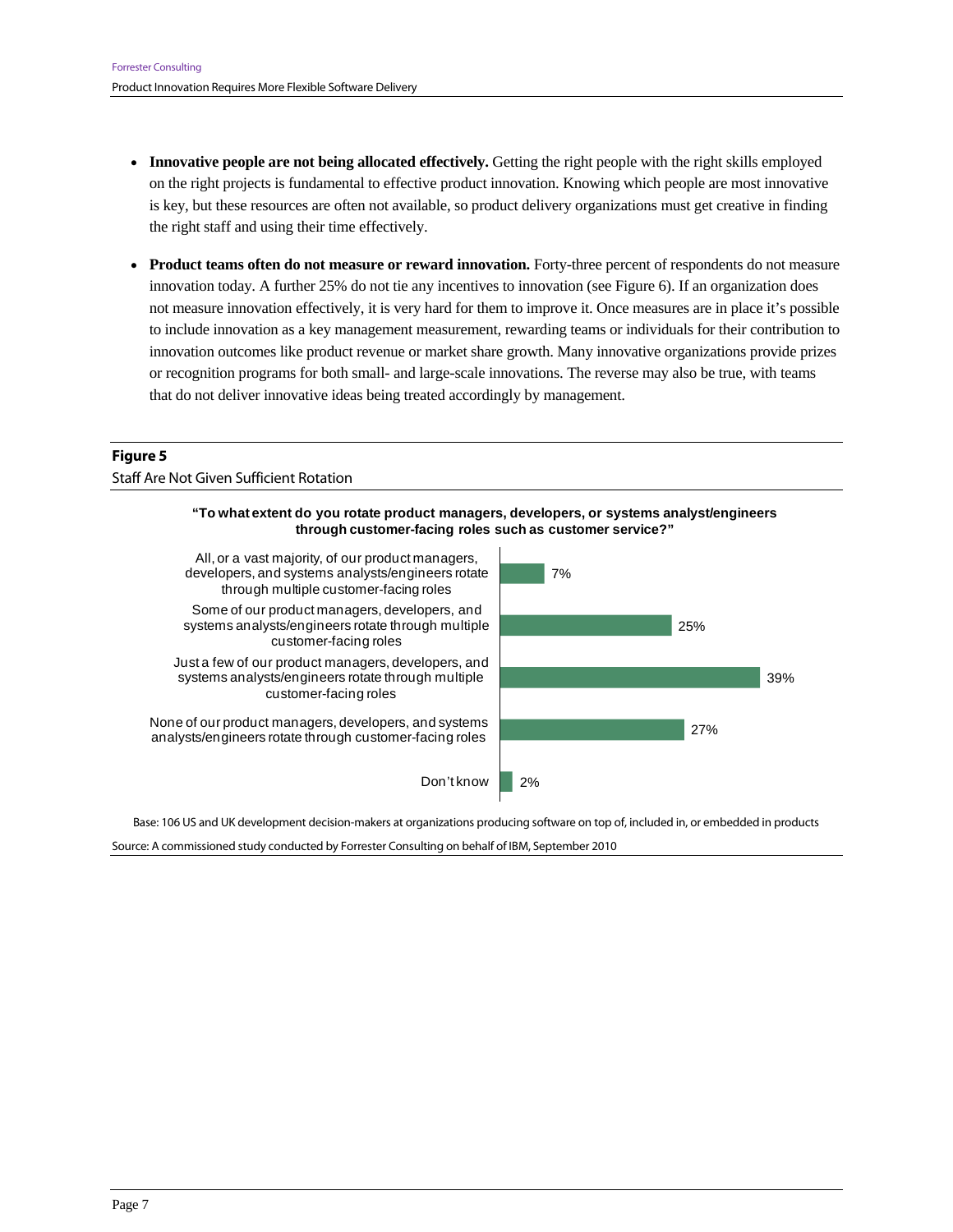#### **Figure 6**



Base: 106 US and UK development decision-makers at organizations producing software on top of, included in, or embedded in products Source: A commissioned study conducted by Forrester Consulting on behalf of IBM, September 2010

## **Reward, Connect, And Enable Teams To Deliver Innovation Quickly**

As software plays an increasingly important role in innovation, building an environment that fosters that innovation is crucial. Just as the Parisian coffee houses fostered an environment for thinking, discourse, and debate during the Age of Enlightenment, product development companies must adopt strategies that enable innovation. These strategies need to include a mixture of people, process, and technology with a strong emphasis on flexibility and transparency. The result is not just lots more ideas at the macro level, but also a more focused delivery process on the requirements that matter, allowing product companies to avoid the collection of random yet interesting features which can plague a product.

## **Innovation Starts With The Right People**

When discussing where good ideas come from, author Steven Johnson describes great ideas coming not from eureka moments, but instead from a collection of hunches that build incrementally over time into a great, innovative idea.<sup>2</sup> In a product company, these hunches and mini-ideas will come from many different people in a variety of different positions. It is therefore important to make innovation a part of your HR strategy. Elements of the strategy should include:

 **Circulating people to give them a broader perspective.** Circulation provides individuals with broader perspectives, brings down organizational barriers, and encourages ideas to grow. However, moving people out of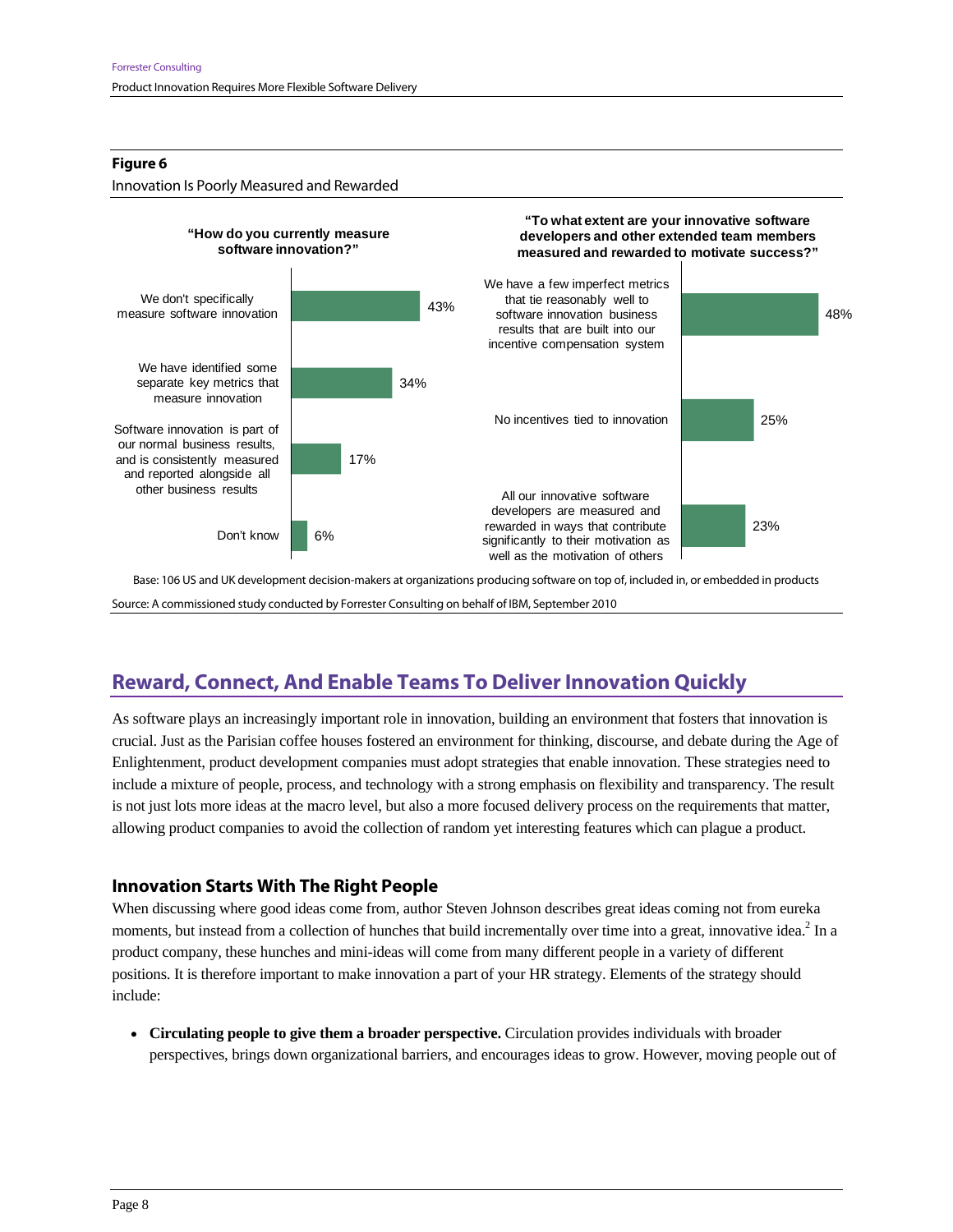jobs that they are good at is often anathema to most managers. Only 7% of people surveyed described a broad circulation policy, with more than half only circulating a few key resources or none. By making circulation an HR requirement, it is more likely to be undertaken.

- **Introducing community and making it thrive.** Internal communities can be cultivated by HR with a view to talent development, education, and support, but they ultimately rely on their members to sustain valuable activity. Communities not only connect the right people, they also provide a transparent document of the skills of those people. Seeing who is involved in certain discussions enables management to appreciate who has an interest in an area or has some great insight. By rewarding and encouraging participation, it is possible to build a considerable knowledge base within the company that is transparent and open to all.
- **Managing people as a precious resource.** The allocation of the right people to the right projects is problematic for a majority of organizations surveyed (see Figure 7). This will continue to be the case unless leaders do talent management systematically. Reward and promotion models must deem innovation as a key objective. Managers should include innovation in development objectives; core to a person's growth rather than an afterthought.

#### **Figure 7**

Teams Are Not Succeeding At Allocating Innovative Talent



We think we know the people, but we're not great at allocating them to particular projects We know the people and are successful in allocating these people to projects

We have trouble identifying these people, much less allocating them to projects requiring software innovation

Don't know



57%

Base: 106 US and UK development decision-makers at organizations producing software on top of, included in, or embedded in products (percentages may not total 100 because of rounding)

Source: A commissioned study conducted by Forrester Consulting on behalf of IBM, September 2010

### **Today's World Demands A Broader And Deeper Innovation Network**

The majority of product development companies have complex partner and supplier networks. These organizations contribute materials or even assemble the product. Their knowledge of the product or the subsystem is often greater than that of the product company. Forty-two percent of respondents look to those partners as part of a broader innovation network, encouraging them to contribute to software delivery efforts (see Figure 8). Modern software is increasingly being influenced by a broader market, with open source and free software driving many of the leading innovations. Yet only 14% of respondents look to the broad market to support their innovation and exploit this large group. Product development professionals should look to the following strategies to expand their partner network:

 **Exploit the open source community.** One of the largest markets for potential partners is the open source community. By connecting to this group, product organizations can take advantage of the resource it provides;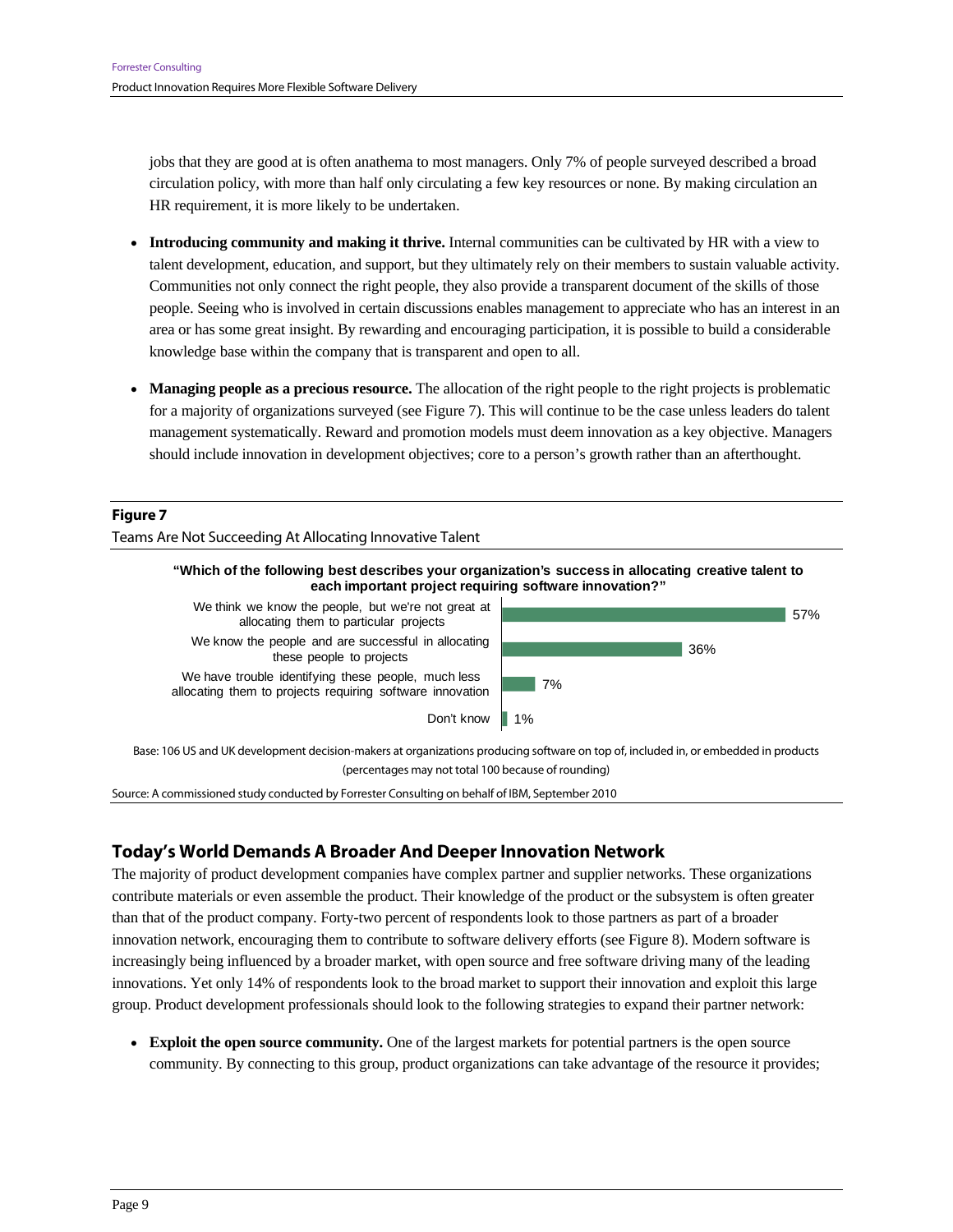for example, contributing parts of their software, allowing a broader community to maintain and support them. This also allows additional development around these assets, driving market-based development practices.

 **Include geographically distributed partners.** If the product will target a world market, then encouraging contributions from different geographies can better enable companies to leverage innovations from any region. This is different from traditional geography-sourcing strategies that optimize price over innovation.





Source: A commissioned study conducted by Forrester Consulting on behalf of IBM, September 2010

### **Provide Tools And Processes That Speed Delivery And Maximize Flow**

Rapid release and feedback are a cornerstone of any product innovation strategy. However, only 37% of respondents report such a "fail fast" culture (see Figure 9). It's crucial that product development professionals establish an environment that allows rapid delivery and collaboration. This type of environment requires a combination of flexible processes and tools for collaborative development and integrated project management. Ideally, this approach increases the transparency and visibility of work being undertaken while ensuring that the right amount of control is in place.



"Fail Fast" Culture And Passion For Innovation Are Not Widespread Today

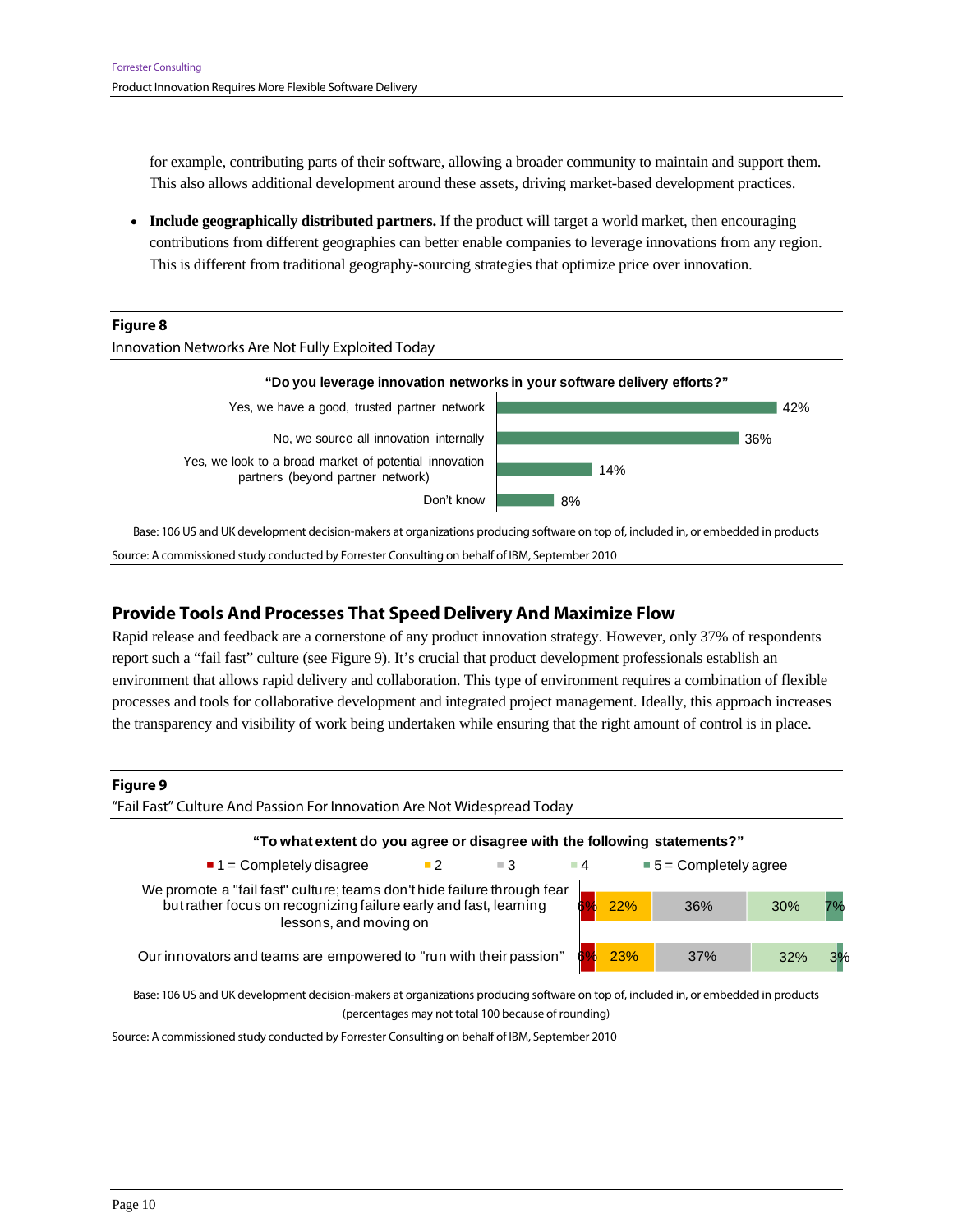A rapid delivery environment requires product development professionals to:

- **Take advantage of Agile methods.** Twenty percent of respondents were using some form of Agile method, but instead of focusing on the method, the principles of Agility must drive the overall process, including a focus on visibility, collaboration, and incremental delivery. These principles will encourage teams to adopt practices such as introducing integration testing prior to unit-level testing, leading to increased feedback and visibility. By including VoC in the Agile approach, teams will be challenged to deliver features that are desired by the customers first.
- **Introduce a collaborative development environment.** Fifty-nine percent of respondents predict that their organization will take advantage of collaborative, integrated software development tools to improve their ability to innovate (see Figure 10). This is driven by the spread of talent and teams across many locations and by the fact that work is not linear. To support this situation while maintaining visibility and control requires development teams to adopt a platform that enables development to be a collaborative endeavor. Virtual and cloud-based infrastructure also has a role to play, ensuring that everyone has access to project information and assets.
- **Integrate project management with development to ensure transparency.** Innovation comes from information and insight. Project management has historically focused on delivering control via artifacts and plans. By integrating project management into the development environment and reporting on the progress of atomic project artifacts such as code, builds, and tests, project management presents a clear picture of project status. Making this information available to the extended team, including the partner network, supports opportunities for tighter collaboration and problem solving.

#### **Figure 10**

Collaborative, Integrated Software Development Tools Expected To Bring Innovation





Base: 106 US and UK development decision-makers at organizations producing software on top of, included in, or embedded in products

Source: A commissioned study conducted by Forrester Consulting on behalf of IBM, September 2010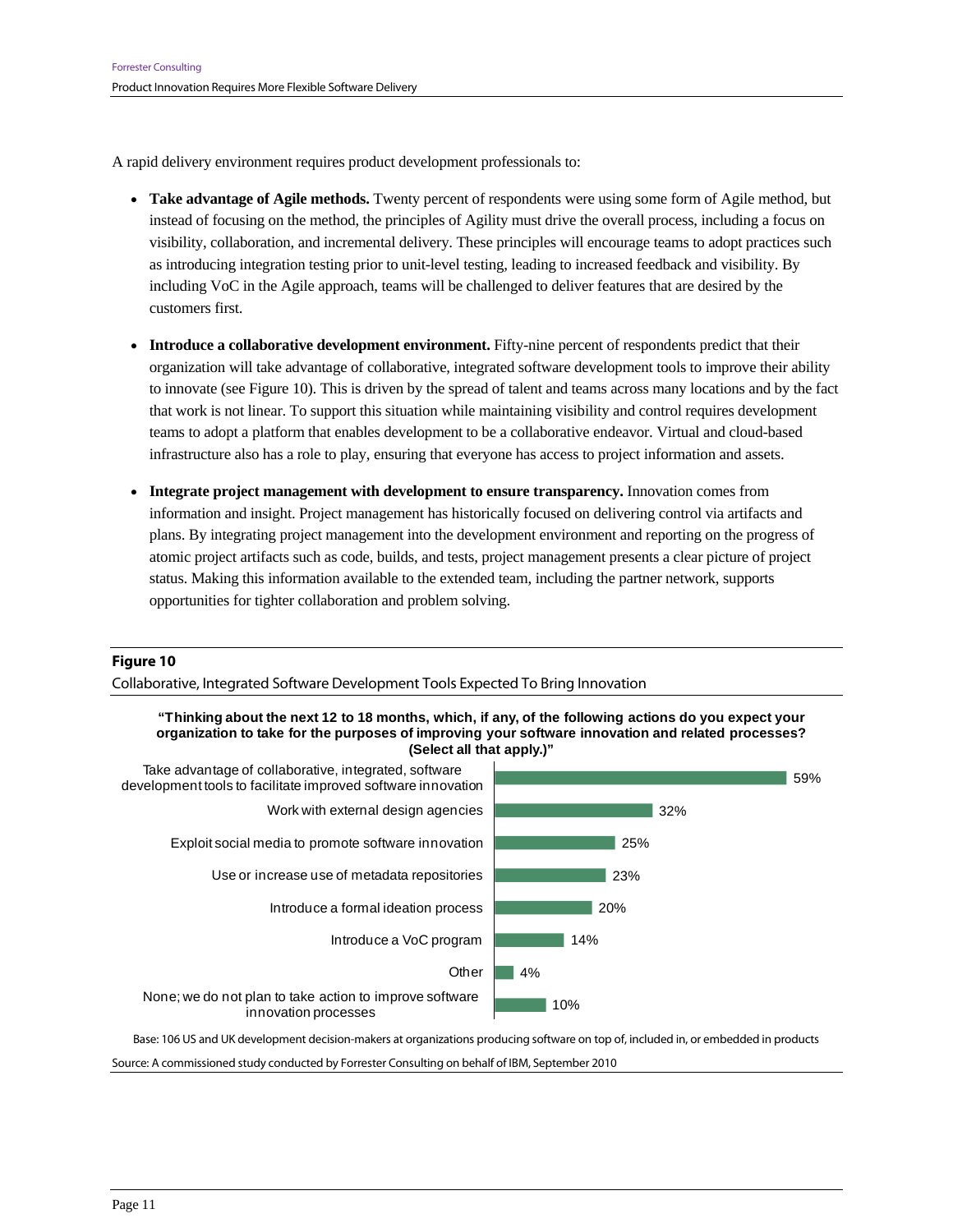### **Measure And Reward Teams For Innovation**

Despite the key role innovation plays in driving long-term growth and development, 43% of respondents do not specifically measure innovation, and only 17% make innovation a key measurement reported alongside other business results. For product development professionals to make effective decisions and solve problems, they need better visibility into the success or failure of work as it relates to innovation. Metrics which show how features are linked to innovation themes, or tests that measure the wow factor of a new capability must be reported on, measured, and appropriately rewarded based on these accomplishments. Holding product development teams accountable for longterm product success is important, but it is only effective if they can see how those long-term measures can be affected by their work today. Product development professionals should:

- **Connect team-based measures to innovation results.** Innovation is a team-based sport, and rewards and measures should not be tied solely to the individual, but instead to the team. Connecting teams to the measures that highlight innovation, such as brand equity or customer Net Promoter Scores, allows those teams to decide how they wish to work to deliver on those objectives. Product development leaders should also measure contributions to community discussions, rewarding active participation.
- **Involve the customer in creating real measures.** The measures that count tend not to be project management measures; but rather measures around how the market receives the product. Those measures are hard to determine and introduce. By talking to customers and tracing how their desires can manifest themselves in work undertaken by the team, it is possible to determine a scorecard that makes sense. Not all measures can be directly linked to the customer, but over time causal relationships between interim measures such as progress and technical debt and customer measures such as sales and growth can be determined.
- **Build dashboards to provide visibility.** Taking the measures is only one step; sharing them with the extended team in a form they can understand and take action on is the goal. Too many scorecards and reports show product measures that individuals do not trust or understand how to affect. Product development professionals must develop dashboards that communicate both status and intent, describing not only what is happening but also what the implications of this status are.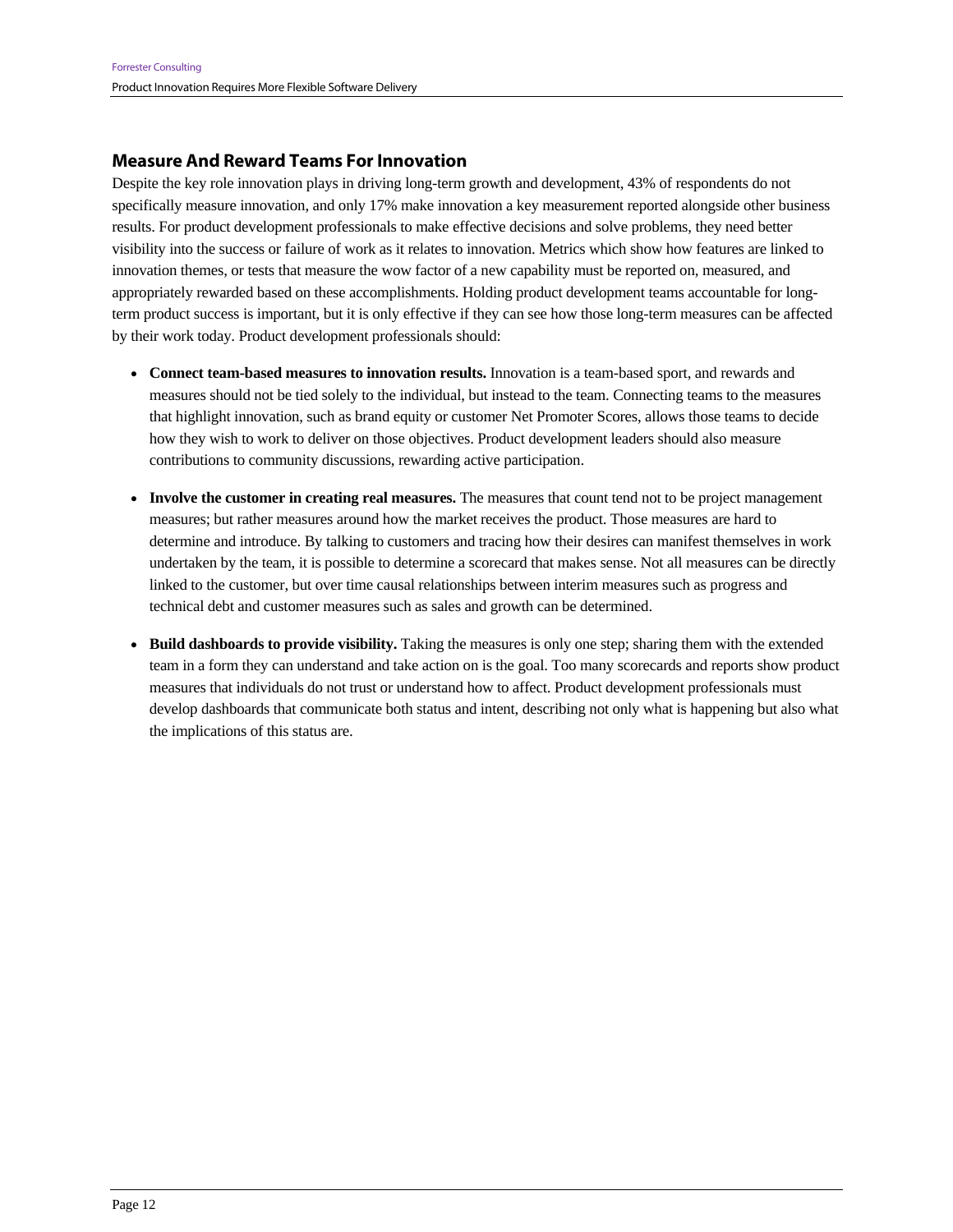#### **KEY RECOMMENDATIONS**

At any moment, product development professionals can only guess as to what the next big thing will be for their product. Software is very likely to be a fundamental part of that innovation. By better connecting the software development practice to the overall innovation flow, product organizations can better take advantage of innovation opportunities and build an environment that fosters ideas. Modern software delivery environments must transition from only supporting quality and predictability to adding support for innovation and flexibility. To better integrate innovation into their software delivery environment product development professionals should:

- **Challenge the environment to deliver software more frequently.** The idea that people sit in ivory towers creating the next magic product is wrong. The majority of innovative products come from frequent release and inspection processes. The key is ensuring that the feedback is being effectively gathered and acted upon and that too much precious time or money is not spent getting that feedback. When a company puts in place a process and tools that allow for frequent releases, not only is the product more likely to fulfill its objective, but quality will also increase as processes of release are tested more and more frequently.
- **Put in place a collaborative development environment.** Historically, software development focused on individuals, optimizing their working practices through tools and process. To deliver more innovative products requires software development teams to work more effectively as teams. That requires tools to enable practitioners to work better together, sharing assets and knowing what the others are doing.
- **Be more strategic in staff development for innovation.** The biggest asset that a product company has in delivering innovation is its staff. Those assets need to be carefully developed. By rotating those staff into different areas or providing them time to undertake innovative work, product development organizations will continue to grow these assets.
- **Build open, fail-fast, passionate teams and enable them with open communication.** Software delivery is a team sport and requires that team to be cross functional in nature and passionate by desire. It is true that you cannot create these teams; instead, product development professionals need to create an environment that allows these teams to flourish.
- **Extend to broader innovation networks.** Include partners and organizations that you have never worked with before. Software innovation is in fact an evolution of many software assets whose whole is increasingly worth more than the sum of the parts. These complex software architectures will benefit from not only internal, but also external contributions. Product development professionals should consider the open source community as part of the broader development community and work with this group.
- **Introduce measures for innovation.** If innovation is important for a product then the ability to innovate and the current status of innovation should be measured and reported. Map end-point-oriented measures such as revenue and customer happiness with interim measures such as number of defects and technical debt. Put in place dashboards that clearly show both the status and intent of these measures.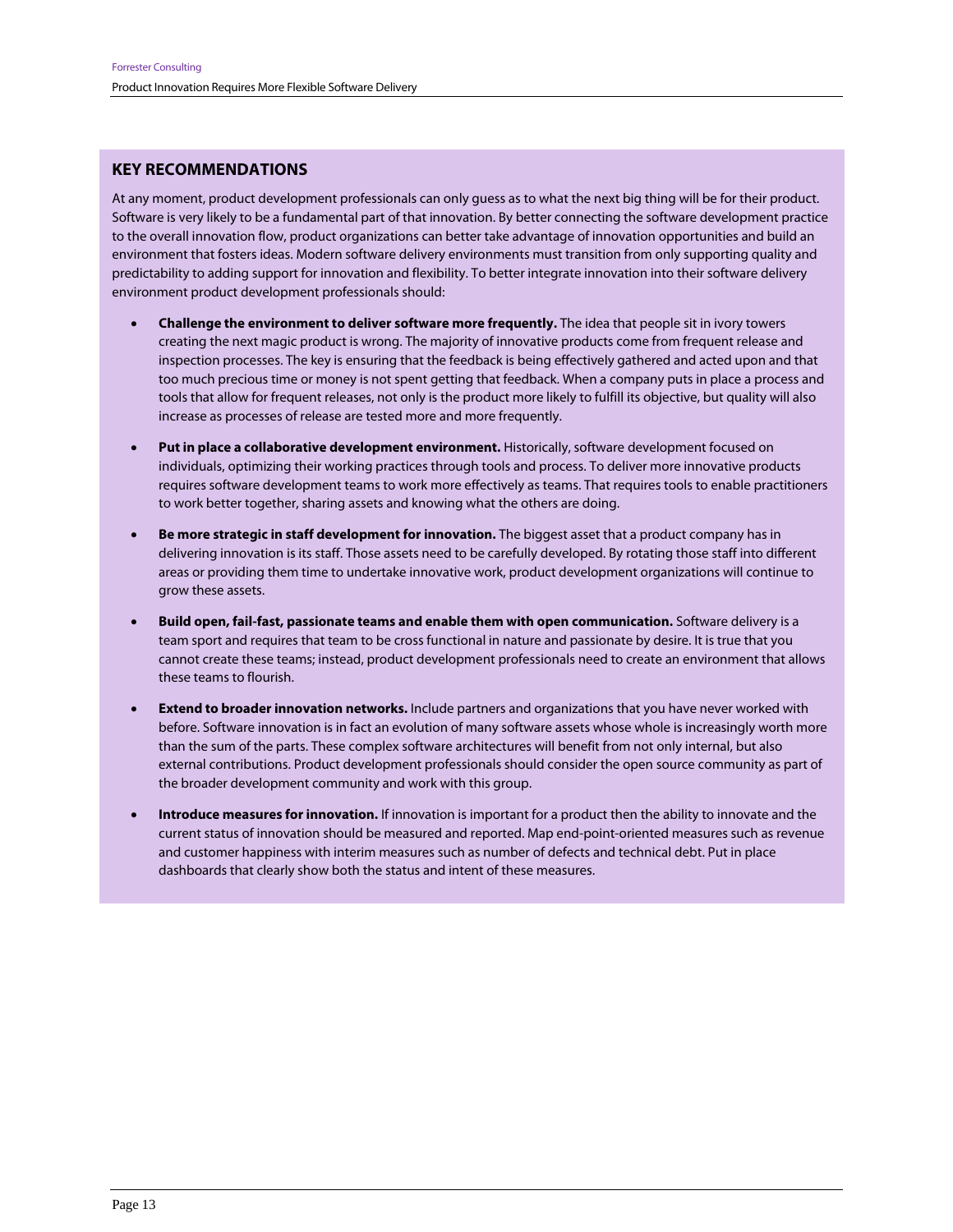## **Appendix A: Methodology**

In this study, Forrester conducted an online survey of 106 organizations in the US and UK to evaluate current trends and practices in software development and product innovation. Survey participants included decision-makers in software development at organizations producing noncommercial software-oriented products. Questions provided to the participants asked about the role of software in innovation, current practices and barriers to software innovation, implementation of "Voice of the Customer" programs, use of partners and innovation networks, as well as plans for the future to increase innovation. The study began in and was completed in September 2010.

## **Appendix B: Supplemental Material**

### **Related Forrester Research**

"The Time Is Right For ALM 2.0+," Forrester Research, Inc., October 19, 2010

## **Appendix C: Respondent Demographics**

#### **Figure C1**

Organizational Demographics



Source: A commissioned study conducted by Forrester Consulting on behalf of IBM, September 2010